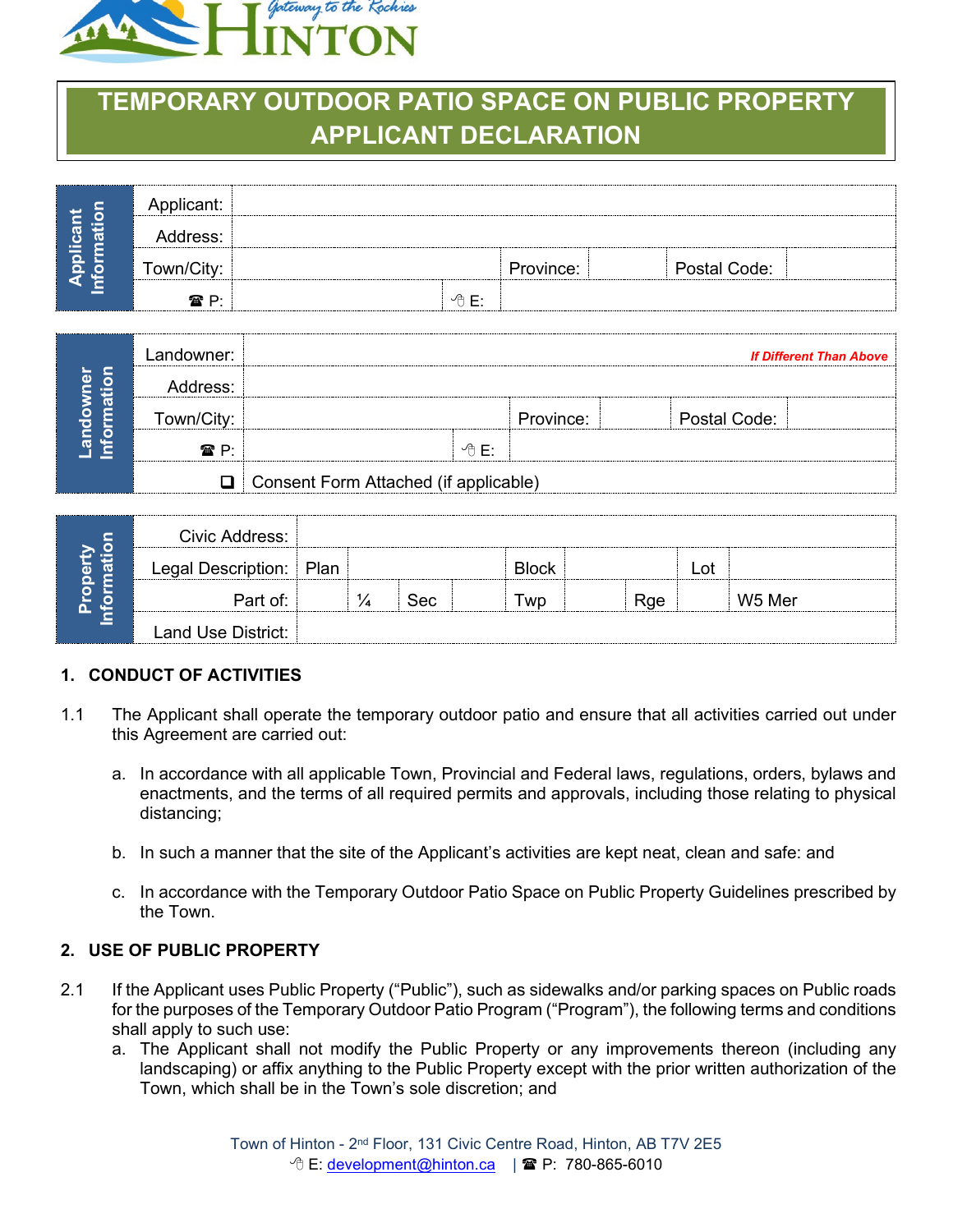- b. The Applicant shall not erect any permanent fixtures.
- 2.2 The Applicant's authorization to use Public Property is temporary in nature. No ongoing right to use Public Property outside of the Program is granted or implied by this Agreement.

#### **3. TERM AND TERMINATION**

- 3.1 The Program shall continue from now to October 31, 2021 unless terminated earlier as described herein or extended by the Town in the Town's sole discretion. This Agreement shall remain in effect until the expiry or termination of the Program, unless terminated earlier hereunder.
- 3.2 The Town may terminate the Program at any time on twenty-four (24) hours' notice to the Applicant, or immediately if:
	- a. The Program is found to be contrary to any applicable Town, Provincial or Federal laws, or regulations, orders, bylaws, or enactments, including those relating to physical distancing.
- 3.3 The Town may terminate this Agreement at any time on twenty-four (24) hours' notice to the Applicant, or immediately if:
	- a. The Applicant is found to have breached any term of the Temporary Outdoor Patio Program Guidelines or Alberta Health Services COVID-19 Restrictions, including these Terms and Conditions and any other document referenced therein.
- 3.4 The Applicant may terminate this Agreement at any time on notice to the Town.
- 3.5 Within twenty-four (24) hours after the expiry or termination of the Program or this Agreement, the Applicant shall restore any Public Property used by the Applicant as part of this Pilot Project to its prior condition, subject only to reasonable wear and tear.

## **4. LIABILITY, RISK AND INSURANCE**

4.1. The Applicant's participation in the Program and the operations of the temporary outdoor patio shall be at the Applicant's sole risk and expense.

4.2. The Applicant shall indemnify and hold harmless the Town and the Town's officials, managers, employees, contractors and insurers from and against any claim, demand, action, cause of action, costs or damages resulting from the participation in the Program, the operation of any outdoor patio space, or any negligence, wilful misconduct or breach of this Agreement by the Applicant or the Applicant's officials, officers, directors, managers, employees, contractors, invitees, guests, or any other person for whom the Applicant is responsible at law.

4.3. The Applicant shall obtain and at all times maintain general liability insurance, at the Applicant's sole expense, which shall name the Town as an additional insured and shall include an undertaking by the insurer to notify the Town at least thirty (30) days prior to cancellation of the policy; and Property insurance for the full value of the Applicant's equipment, stock, and other property on or being used in respect of the Applicant's activities on the Public Property.

4.4. The Applicant shall be responsible for all deductibles and premiums associated with all insurance required to be carried pursuant to this Agreement.

4.5. The Applicant's obligation to obtain insurance shall in no way limit or restrict the Applicant's obligations hereunder to indemnify and hold harmless the Town.